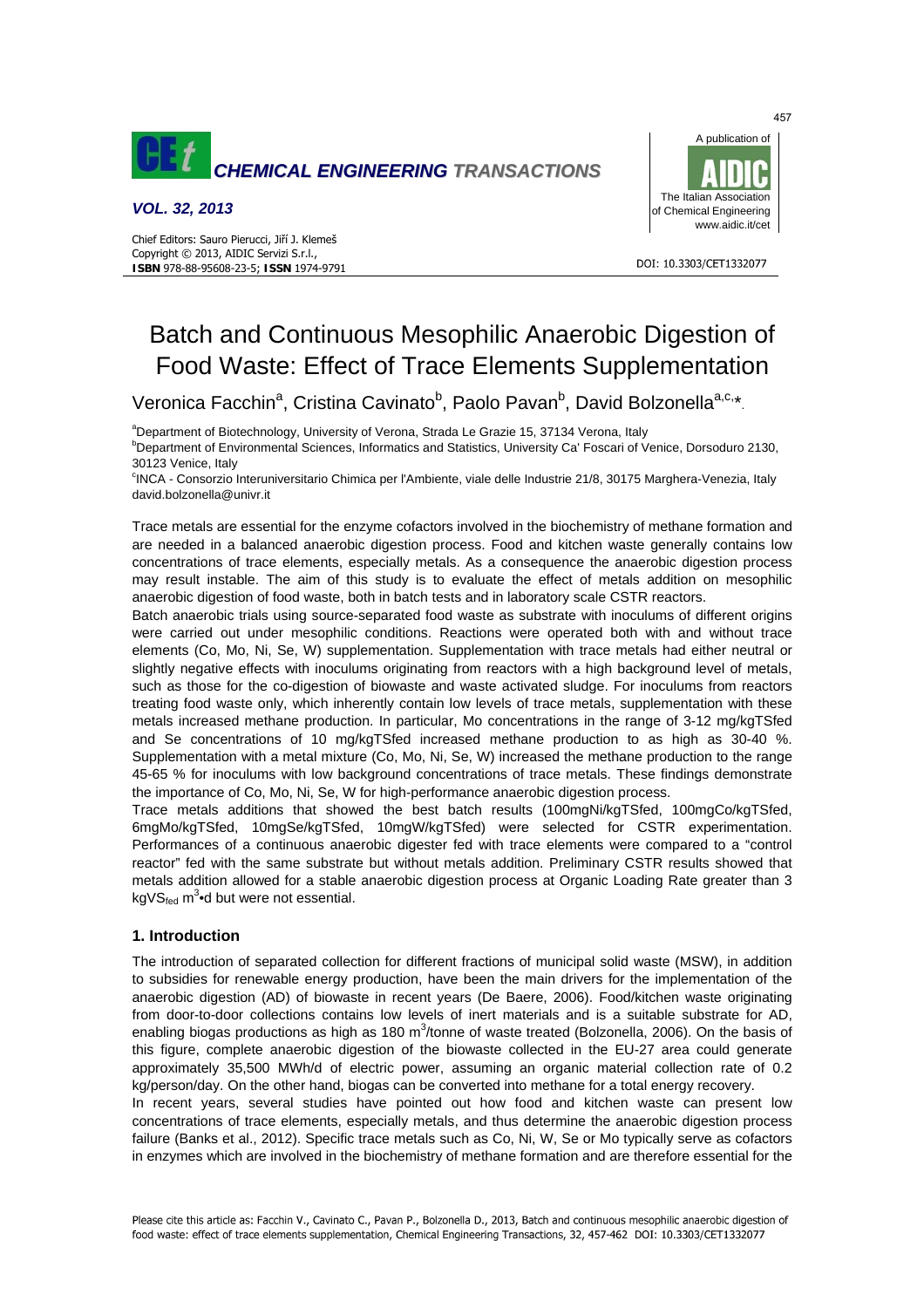correct and balanced anaerobic digestion process (Schonheit and Thauer, 1979). In fact, if any required enzyme is limited, the total process may be disturbed (Kastner and Schnitzhofer, 2011) . For example, with specific reference to the role of the metals mentioned above, it has been reported in literature that Co is present in specific enzymes and corrinoids. A corrinoid, such as vitamin B12, containing cobalt ion, is known to bind to coenzyme methylase which catalyses methane formation in both acetoclastic methanogens and hydrogenotrophic bacteria (Schonheit and Thauer, 1979).

The aim of this study is to investigate about the effect of trace metal supplementation on the mesophilic anaerobic digestion of foodwaste, both in batch tests and in laboratory scale CSTR reactors.

# **2. Materials and Methods**

Batch and CSTR tests were performed under mesophilic (37 °C) conditions. Chemical analysis were performed according to the Standard Methods for the Examination of Water and Wastewater. Microbiological analysis were conduced according to APAT guidelines for compost analysis.

Both for batch and CSTR test, the substrate used was food waste (FW) collected in the Treviso municipality in north-eastern Italy. This material originated from a door-to-door collection scheme and was composed primarily of kitchen waste (Cavinato et al., 2011).

## **2.1 Batch tests**

Preliminary batch tests were performed according to the guidelines given in Angelidaki et al. (Angelidaki et al., 2009). Batch anaerobic trials using a source-separated food waste as a substrate were performed with inoculums of different origins: one originated from an anaerobic reactor treating food waste and wasteactivated sludge (called "Inoculum A", high metal content) and the other originated from an anaerobic reactor treating food waste only (called "Inoculum B", low metal content). Reactions were operated both with and without trace element (Co, Mo, Ni, Se, W) supplementation. The amounts of the trace metals to be added were determined by the quantities of each metal typically found in food waste, taking into consideration the typical requirements reported in literature (e.g., Banks et al., 2010 and Facchin et al., 2013). Four concentration levels were used to characterize the process and determine whether there are possible threshold effects or an inhibition level. The supplementation concentrations were calculated on a dry mass basis.

## **2.2 CSTR tests**

Trace metals addition that showed the best batch results were selected for CSTR experimentation (Facchin et al., 2013). Trace elements addition in CSTR tests were: 100 mgNi/kgTS, 100 mgCo/kgTS, 6 mgMo/kgTS, 10 mgSe/kgTS, 10 mgW/kgTS.

Performances of a continuous anaerobic digester fed with trace elements and food waste (called R1) were compared to a "control reactor" fed with the same substrate but without metals addition (celled R2). The following Figure shows the experimental apparatus which comprised: thermostatic bath, reactors, hydraulic guards, Mariotte flasks for the measure of biogas production with "water displacement method" (Figure 1).



*Figure 1: CSTR experimental apparatus.* 

458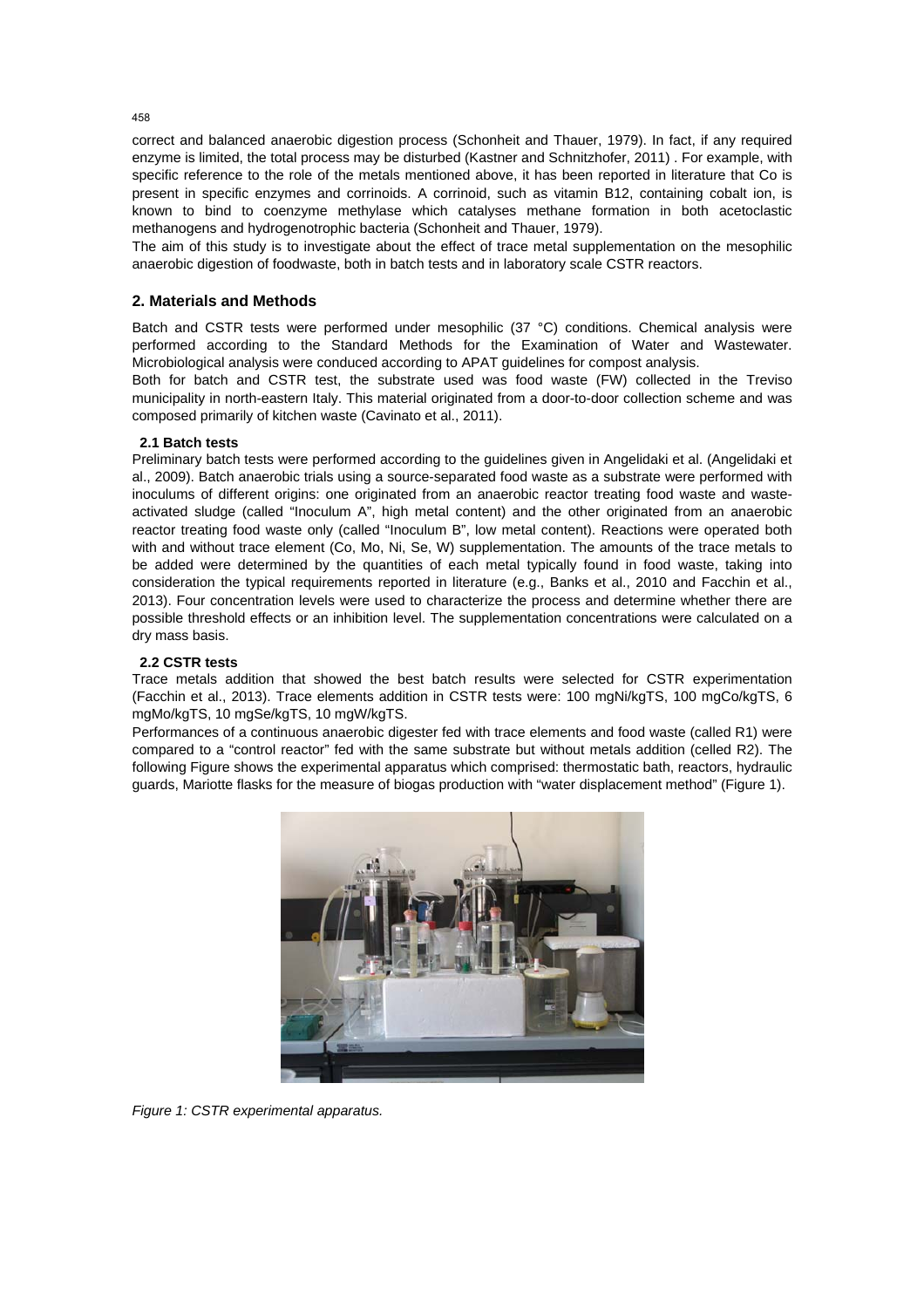### **3. Results and Discussion**

### **3.1 Inoculums and substrate characterization**

The food waste and the two inoculums used in this experimentation were characterized for both macro parameters and trace metal concentrations. Table 1 shows the characteristics of Treviso municipality, included microbiological analysis and Table 2 shows the representative characteristics of the inoculums. The characterization of Organic Fraction of Municipal Solid Waste (Table1) was comparable with those reported in DEFRA (Banks et al., 2010). About characterization of inoculums, the measurements for both macro-parameters and trace metal were representative of this type of waste (Bolzonella D et al., 2006; Banks et al., 2010).

The characteristics of Inoculum A and B differed appreciably. Inoculum A showed greater levels of total and volatile solids, a very low level of volatile fatty acids, and a relatively high concentration of trace metals. Compared with the representative values found in Inoculum B, these concentrations were typically two to four times higher for most trace metals and up to 10 times for selenium (Table 2).

| <b>OFMSW</b>                 | <b>Units</b> | Min value           | <b>Max value</b>   | Average             |  |
|------------------------------|--------------|---------------------|--------------------|---------------------|--|
| <b>Total Solid</b>           | g/kg         | 223                 | 237                | 226                 |  |
| <b>Total Volatile Solids</b> | g/kg         | 178                 | 192                | 181                 |  |
| TVS %TS                      | %            | 79                  | 81                 | 80                  |  |
| <b>COD</b>                   | g/Kg TS      | 793                 | 1075               | 970                 |  |
| <b>Total Phosphorus</b>      | g/Kg TS      | 4.0                 | 7.6                | 5.3                 |  |
| Total Kjeldhal Nitrogen      | g/Kg TS      | 15.6                | 38.0               | 27.0                |  |
| Nickel                       | mg/Kg TS     | 5.27                | 8.30               | 6.61                |  |
| Cobalt                       | mg/Kg TS     | 0.78                | 1.25               | 1.01                |  |
| Molybdenum                   | mg/Kg TS     | < 0.02              | 2.09               | 1.62                |  |
| Selenium                     | mg/Kg TS     | < 0.02              | 0.37               | 0.17                |  |
| Tungsten                     | mg/Kg TS     | < 0.02              | 0.64               | 0.42                |  |
| Total colony number at 36°C  | CFU/q        | $1.4 \cdot 10^{3}$  | $8.8 \cdot 10^{8}$ | $4.47 \cdot 10^{8}$ |  |
| <b>Total Coliform</b>        | CFU/q        | $1.1 \cdot 10^{4}3$ | $1.0 \cdot 10^{4}$ | $5.5 \cdot 10^{4}3$ |  |
| E.coli                       | CFU/q        | $2.0 \cdot 10^{3}$  | $1.0 \cdot 10^{4}$ | $6.0 \cdot 10^{3}$  |  |
| Salmonella spp.              | CFU/g        | n.d                 | n.d                | n.d.                |  |

*Table 1. Characterization of Organic Fraction of Municipal Solid Waste (OFMSW)* 

*Table 2. Characterization of Inoculum A originated from an anaerobic reactor treating food waste and*  waste-activated sludge and Inoculum B originated from an anaerobic reactor treating food waste only

| <b>Parameter</b>            | <b>Units</b>           | <b>INOCULUM A</b> | <b>INOCULUM B</b> |
|-----------------------------|------------------------|-------------------|-------------------|
| <b>Total Solid</b>          | g/Kg                   | $41.2 \pm 1.2$    | $12.5 \pm 0.5$    |
| <b>Total Volatile Solid</b> | g/Kg                   | $23.4 \pm 1.5$    | $7.0 \pm 0.3$     |
| TVS %TS                     | $\%$                   | $56.7 \pm 2.3$    | $55.0 \pm 1.0$    |
| COD                         | g/KgTS                 | $629.7 \pm 8.4$   | $571.5 \pm 8.0$   |
| <b>Total Phosphorus</b>     | g/KgTS                 | $14.40 \pm 2.35$  | $9.20 \pm 0.28$   |
| Total Kjeldhal Nitrogen     | g/KgTS                 | $41.90 \pm 2.99$  | $42.80 \pm 1.84$  |
| N-NH <sub>3</sub>           | mq/l                   | $640 \pm 49$      | $884 \pm 44$      |
| рH                          |                        | $7.6 \pm 0.1$     | $8.3 \pm 0.1$     |
| Partial Alkalinity          | mgCaCO <sub>3</sub> /I | $5339 \pm 24$     | $5040 \pm 24$     |
| <b>Total Alkalinity</b>     | mgCaCO <sub>3</sub> /I | $7343 \pm 35$     | $7767 \pm 24$     |
| <b>Volatile Fatty Acids</b> | mgCOD/l                | $144 + 100$       | $2500 \pm 100$    |
| Nickel                      | mg/Kg TS               | $47 \pm 2.0$      | $24.2 \pm 2$      |
| Cobalt                      | mg/Kg TS               | $7.4 \pm 2$       | $2.9 \pm 2$       |
| Molybdenum                  | mg/Kg TS               | $15.9 \pm 2$      | $4.0 \pm 2$       |
| <b>Selenium</b>             | mg/Kg TS               | $9.1 \pm 1$       | < 1               |
| Tungsten                    | mg/Kg TS               | $5.2 \pm 1$       | $2.7 \pm 1$       |

#### **3.2 Batch tests**

The specific methane production values (as m<sup>3</sup>/kgVS fed) at 37 °C measured during the BMP trials using inoculums A and B are reported in Figure 2 and Figure 3, respectively.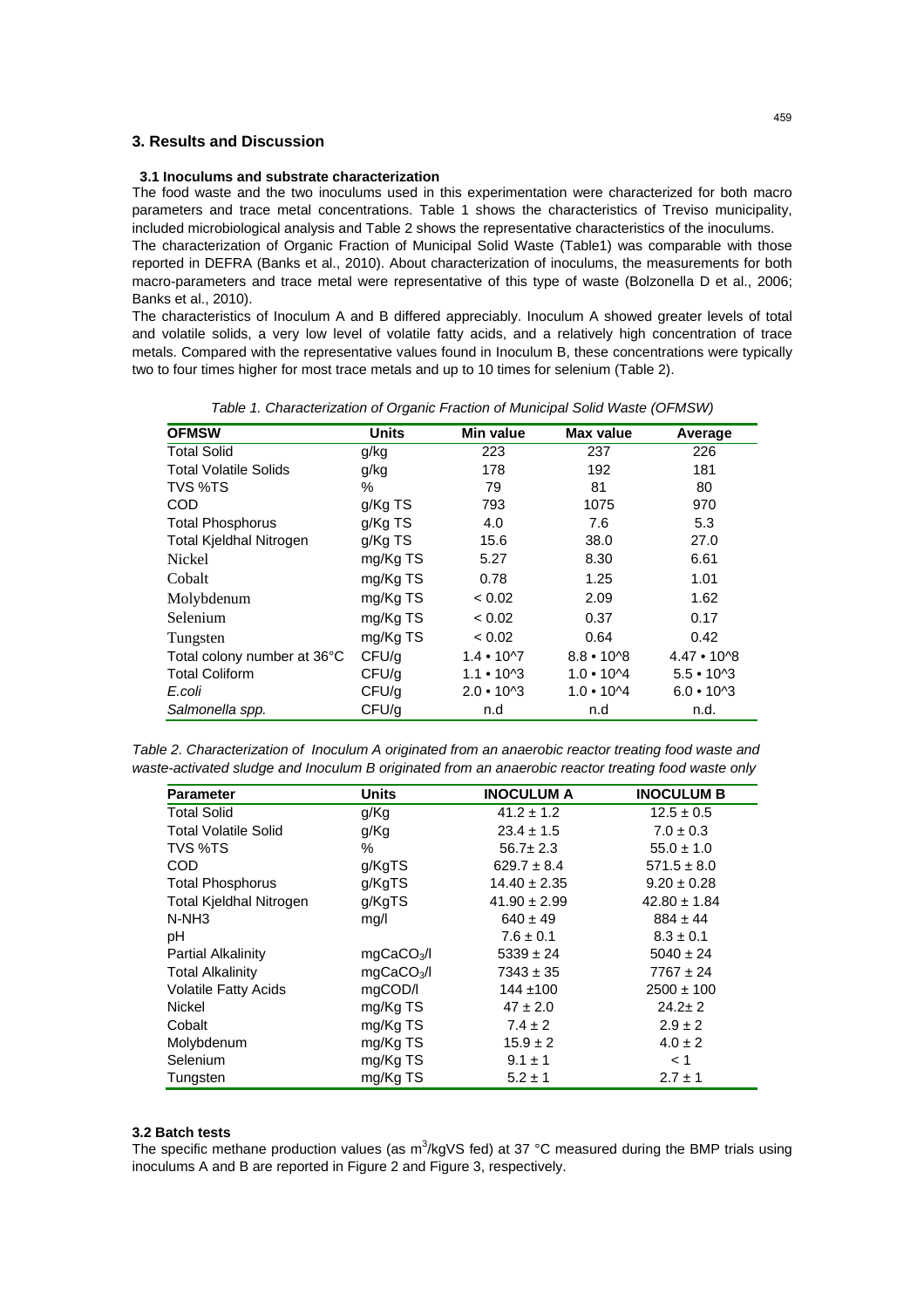Using inoculum A, the digestion of food waste as the sole substrate generated approximately 0.76  $m^3$  of biogas per kg of VS added (57% CH4). The supplementation of Co, Mo, Ni, and W gave no or negative responses. On the other hand, the addition of Se, up to 2 mg/kg of dry matter, improved methane production (Figure 2). The observed increase was approximately 10 %, a value that is insufficient to justify the addition of this metal at large scale. These results are consistent with those reported by Ishaq et al. (Ishaq et al., 2005) indicating that the supplementation of unneeded metals may have negative effects on metabolic pathways of anaerobic digestion process.

For the batch trials using inoculum B, the addition of any metal or mix of metals was beneficial, with high variability. In particular, Mo in the range 3–12 mg/kgTS, Se at 10 mg/kgTS and the metals mix supplementation, consistently improved methane production, with the metals mix reaching improvement levels in the range of 60–70% (Figure 3).



*Figure 2: Histogram of increment or decrement on methane production of different condition tested compared to control test, expressed as a percentage. Results referred to Inoculum A* 



Figure 3. Histogram of increment or decrement on methane production of different condition tested compared to control test, expressed as a percentage. Results referred to Inoculum B

In these experiments, a threshold effect and a synergistic effect from the addition of all the trace metals could be observed (Facchin et al., 2013; Lindorfer et al., 2011).

Different Inoculum origin, and as consequence different background of trace metals, slightly influenced the effect of trace elements addition. These findings may have an important impact in the commercial production of methane from food waste.

460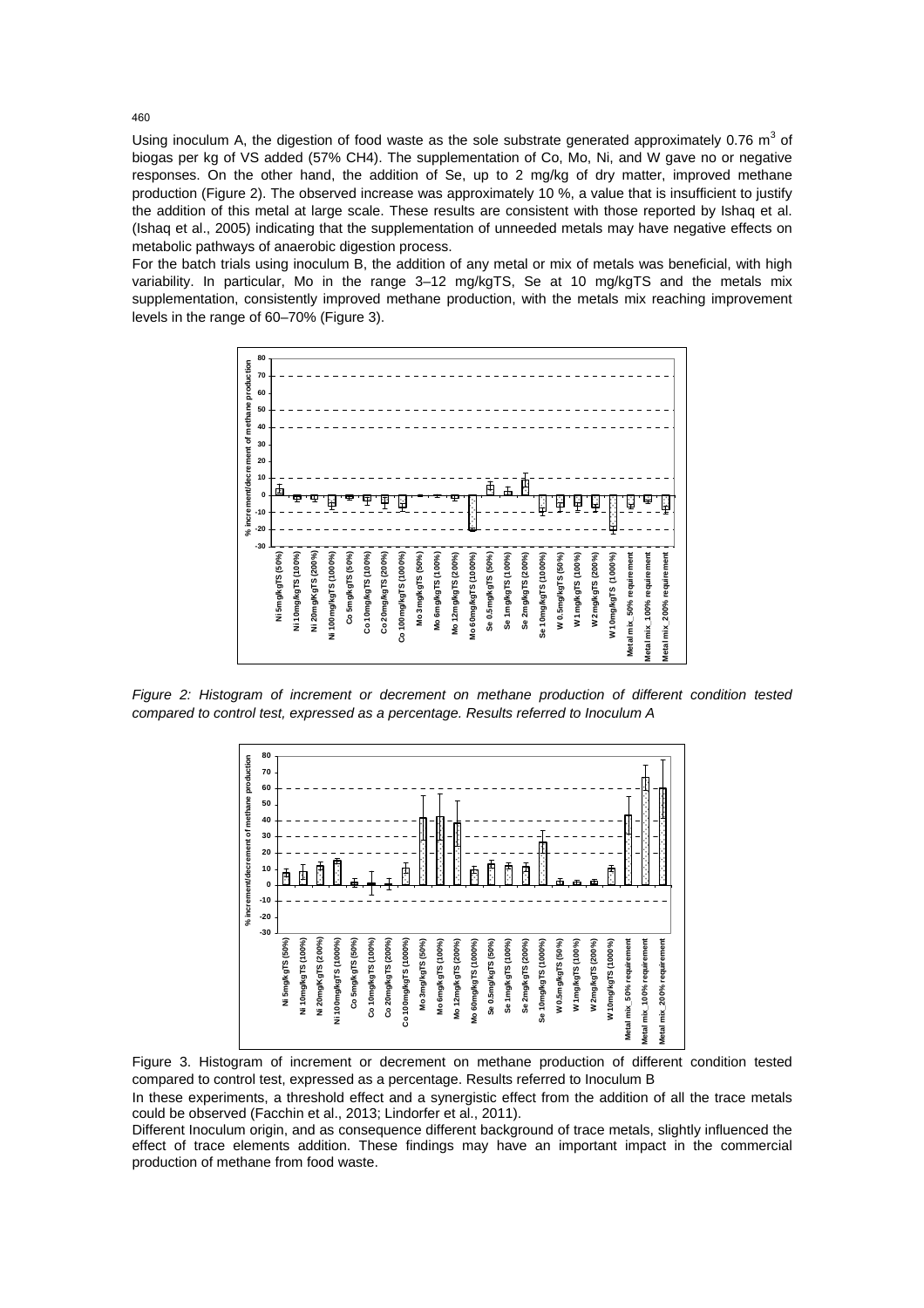#### **3.3 CSTR tests**

Trace metals additions that showed the best batch results (100 mgNi/KgTSfed, 100 mgCo/KgTSfed, 6 mgMo/KgTSfed, 10 mgSe/KgTSfed, 10 mgW/KgTSfed) were selected for CSTR experimentation (Facchin et al. 2012). Performances of reactor R1 (with trace metals addition) and R2 (without trace metals addition) were compared in Figure 4 and in Table 3.



*Figure 4. Comparison between Specific Methane Production of Reactor 1 and Reactor 2 during changing of OLR from 4 to 6.* 

|                       |                       |       | Reactor R1 with trace metal addition |                |               | Reactor R2 without trace metal addition |                                     |       |       |                 |                |
|-----------------------|-----------------------|-------|--------------------------------------|----------------|---------------|-----------------------------------------|-------------------------------------|-------|-------|-----------------|----------------|
| <b>Parameter Unit</b> |                       |       | OLR=1,5 OLR=2,5 OLR= 3 OLR= 4 OLR=6  |                |               |                                         | OLR=1,5 OLR=2,5 OLR= 3 OLR= 4 OLR=6 |       |       |                 |                |
| TS                    | g/kg                  | 8.4   | 16.6                                 | 35.3           | 55.8          | 71.2                                    | 9.0                                 | 17.4  | 38.5  | 52.9            | 71.3           |
| <b>TVS</b>            | g/kg                  | 5.6   | 10.8                                 | 23.6           | 35.7          | 43.1                                    | 5.7                                 | 11.6  | 25.6  | 33.5            | 41.8           |
| <b>TVS</b>            | %TS                   | 61.1  | 64.5                                 | 66.6           | 63.9          | 60.6                                    | 63.5                                | 66.2  | 66.3  | 63.2            | 58.7           |
| <b>TCOD</b>           | g/Kg TS               | 696   | 768                                  | 716            | 567           | 650                                     | 715                                 | 810   | 688   | 560.3           | 598.4          |
| <b>SCOD</b>           | mq/l                  | 1,110 | 1,460                                | 1,780          | 3,190         | 6,860                                   | 1,120                               | 1,660 | 1,833 | 3,450           | 7,140          |
| <b>TKN</b>            | g/Kg TS               | 45.9  | 53.7                                 | 48.4           | 55.1          | 51.5                                    | 46.7                                | 55.7  | 54.2  | 47.7            | 53.8           |
| $N-NH3$               | mg/l                  | 325   | 402                                  | 696            | 1030          | 1044                                    | 325                                 | 403   | 681   | 1080            | 1138           |
| ТP                    | g/Kg TS               | 9.57  | 9.30                                 | 8.44           | 6.66          | 6.48                                    | 9.32                                | 9.00  | 8.82  | 6.55            | 6.22           |
|                       | T.AlcalinitymgCaCO3/I | 4254  | 4086                                 | 6911           | 8678          | 9814                                    | 4285                                | 4201  | 7052  | 8858            | 10007          |
| P.AlcalinitymgCaCO3/I |                       | 2565  | 2466                                 | 4242           | 5494          | 5919                                    | 2619                                | 2516  | 4423  | 5579            | 6044           |
| <b>VFA</b>            | mgCOD/I               | 190   | 301                                  | 57             | 38            | 72                                      | 101                                 | 412   | 65    | 276             | 176            |
| <b>Formate</b>        | mq/l                  | 4     | $\overline{7}$                       | $\overline{7}$ | 6             | $\Omega$                                | 5                                   | 12    | 14    | 12 <sup>2</sup> | $\overline{7}$ |
| Ni                    | mg/Kg TS              | 42.7  | 72.58                                |                | 115.05 200.00 | n.d.                                    | 42.4                                | 26.5  | 27.3  | 18.3            | n.d.           |
| Co                    | mg/Kg TS              | 2.7   | 48.48                                | 95.64          | 190.00        | n.d.                                    | 1.5                                 | 1.74  | 1.79  | 2.21            | n.d.           |
| Mo                    | mg/Kg TS              | 4.62  | 6.75                                 | 9.50           | 15.00         | n.d.                                    | 5.32                                | 5.13  | 7.13  | 3.12            | n.d.           |
| Se                    | mg/Kg TS              | 0.50  | 2.68                                 | 5.00           | 4.80          | n.d.                                    | 0.46                                | 0.65  | 1.34  | < 0.05          | n.d.           |
| W                     | mg/Kg TS              | 0.70  | 6.22                                 | 11.21          | 21.20         | n.d.                                    | 1.53                                | 1.22  | 2.39  | < 0.03          | n.d.           |
| $\%$ CH <sub>4</sub>  | %                     | 53    | 50                                   | 61             | 63            | 63                                      | 53                                  | 50    | 60    | 60              | 63             |
| <b>SGP</b>            | m3/KgVS               | 0.61  | 0.67                                 | 0.82           | 0.93          | 0.80                                    | 0.58                                | 0.69  | 0.80  | 0.87            | 0.75           |
| $SCH_4P$              | m3/KgVS               | 0.32  | 0.27                                 | 0.50           | 0.59          | 0.51                                    | 0.31                                | 0.28  | 0.48  | 0.53            | 0.47           |

*Table 3: Results of reactors R1 and R2. For both reactors, the Oragnic Loading Rate (OLR) varied from 1,5 to 6 kgVSfed/ m3/d and the average Hydraulic Retention Time (HRT)of the entire period was 30 days. Trace metal addition started at the middle of OLR = 2,5 kgVSfed/ m3/d. n.d means "not detected"* 

Results demonstrate that R1 showed a more stable anaerobic digestion process during the Organic Loading Rate increase and an higher Specific Methane Production than R2, especially at high OLR (Figure 4). In particular, at high OLR, R1 showed an amount of volatile fatty acids and formate significantly lower